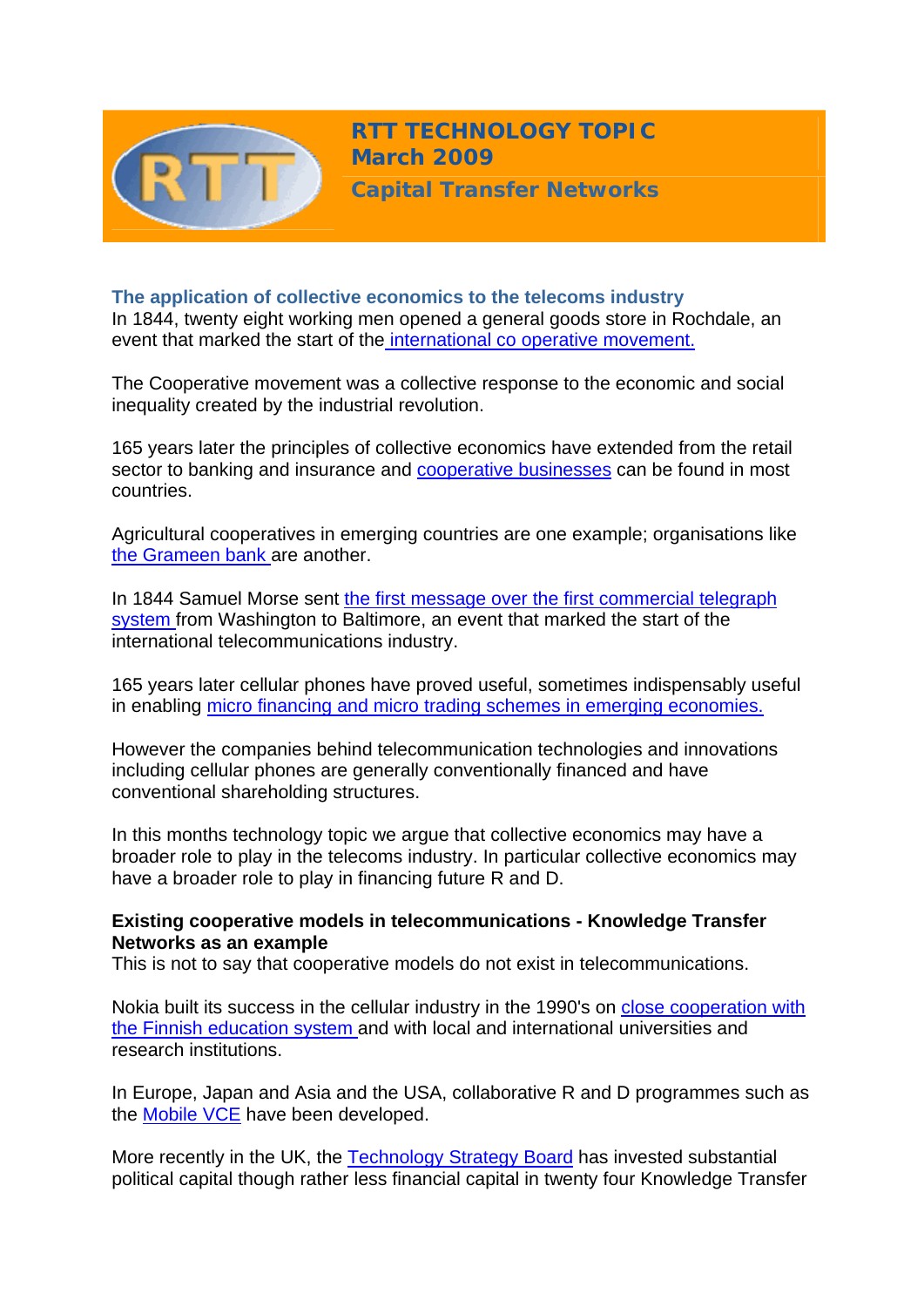Networks, two of which, the [Digital Communications Knowledge Transfer Network](http://www.dcktn.org.uk/)  and [Electronics Knowledge Transfer Network](http://www.electronics-ktn.com/) have direct relevance to the telecommunications community. The other twenty two cover other industry sectors that are considered to be strategic to the UK's future growth potential.

One could argue the merits and demerits of these nationally based initiatives but for those involved the impact has generally been positive. However the financial returns from knowledge networking are hard to measure and by definition this means this type of initiative will always be vulnerable to changing political objectives.

Additionally while any or all of the above models may have proved effective at delivering value from scarce resources they only indirectly address the more fundamental issues of the long term capitalisation and capital adequacy of individual companies and the long term capital needs of individual or collective R and D programmes.

#### **Enforced cooperative models as an alternative**

Mergers and acquisitions are of course a tried and trusted method of strengthening or at least consolidating corporate balance sheets and have been traditionally based on the assumption that market and technology synergies combined with cost saving opportunities will deliver improved profits which will translate into a higher stock price which in turn translates into an ability to borrow money on favourable terms.

The evident effectiveness of this strategy is however far from universal. Shot gun marriages, particularly shot gun marriages where either one or both partners are pregnant with debt, do not have a great history of success particularly if the partners are from diverse cultural backgrounds.

This is true of most if not all industries but particularly true for industries with a dependency on technology innovation.

In particular, stock market expectations of short term returns from these reorganisations usually result in the destruction of long term technology value.

However the principle of a strongly capitalized partner helping out a more weakly capitalized partner particularly when both partners have complementary market and technology interests is sound and sensible. It is the expectation of a short term return that prevents the model working in market conditions where risk is highly priced.

# **Venture capital as an alternative model**

Venture capital provides an alternative financing mechanism and can be effective in market conditions where rapid demand led growth can be achieved. VC backed enterprises have suffered in the past from a lack of available skill at a competitive market value. It could be argued that present market conditions have at least increased the available skill base.

Venture funding however is designed by default to meet temporary short term capitalisation needs and is not an obvious source of longer term financial support.

#### **Bank loans as an alternative model**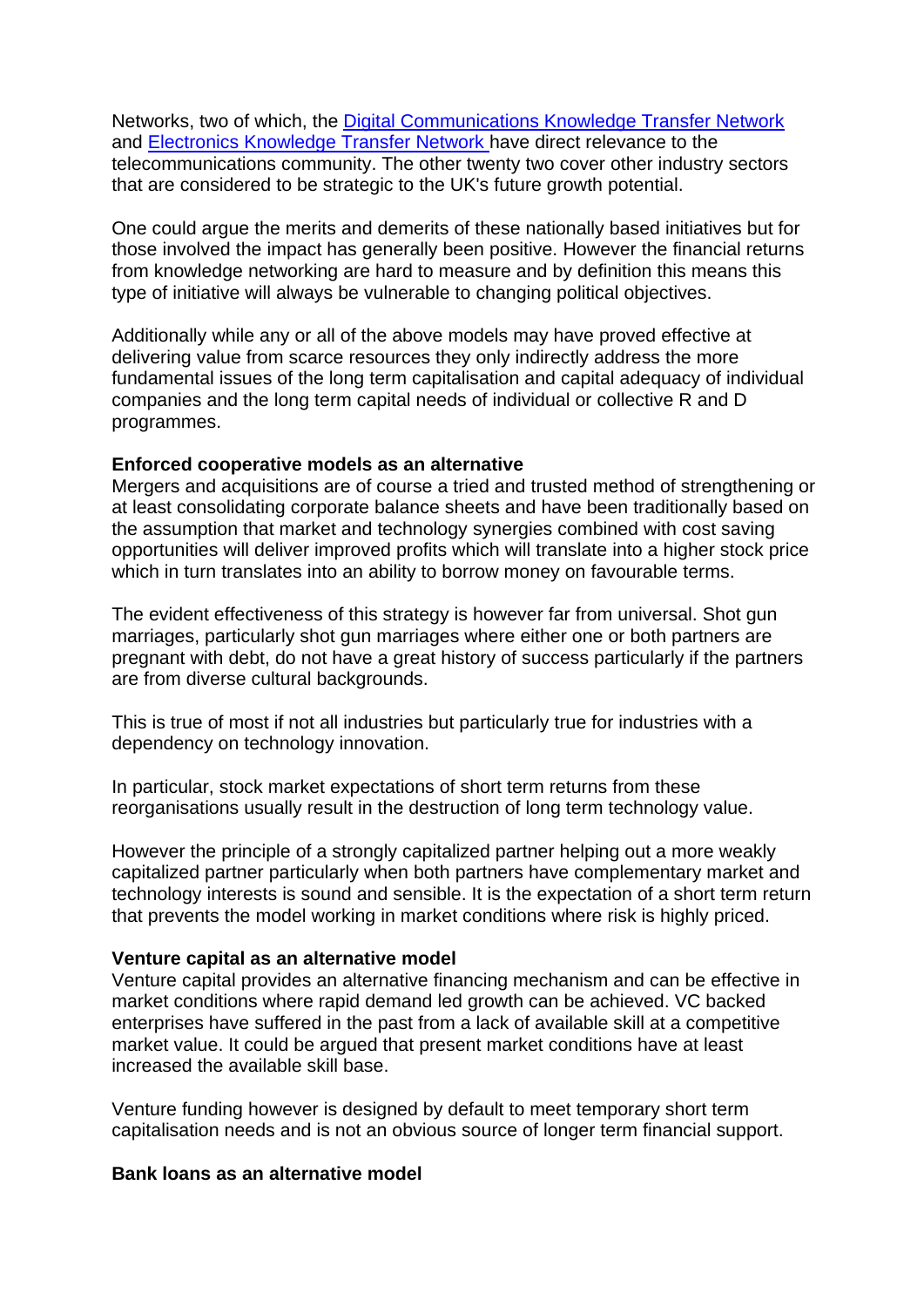Traditional banking could provide an alternative but the track record is hardly encouraging and lending large sums of money at low interest rates to businesses with long term capitalisation requirements is probably unsustainable even if some or most of the banks are fully or partially nationalised. The present focus on quantitative easing as a macro economic cure may help but no one seems quite sure. These are uncharted waters.

### **A reformed financial system - the Tobin Tax?**

In practice there seems to be a growing recognition that present efforts to reform the banking system are only likely to solve half the problem and will only be effective if coupled with a parallel reform of the national and international financial system.

This is evidenced by rewewed interest in the [Tobin Tax](http://www.worldbank.org/fandd/english/0696/articles/0130696.htm), first proposed by James Tobin in 1972 at Princeton University.

Tobin argued the case for taxing speculative gains on international currency transactions. The process partly involved making all transactions more expensive, to discourage short term trading, but also to develop a tax regime that could tax the difference between real gains in value and speculative gains in value and also of course taxing the difference between real loss of value and speculative loss of value.

Determining this difference is of course problematic but theoretically possible.

It is of course tempting to extend the principle to all financial transactions. The approach seems particularly attractive to companies who find themselves exposed to situations where share values can change by 30% or more within a day. An increase or decrease of this magnitude is equally destructive.

Share value volatility of this magnitude implies we have either completely lost the ability to place an accurate value on a business which implies an over harsh view of the competence of the accountancy profession or, more likely, are suffering from the effects of a market where speculative trades are not sufficiently discouraged.

Speculation for example could be reduced by making stamp duty payable on the sell side of financial trades rather than the current point of purchase arrangement. This might help provide a source of additional income which could be redirected into more collectively based financial instruments. It would certainly limit the degree to which hedge funds can go short, as the act of shorting would be capital intensive or rather, would require some capital rather than none as is currently the case.

#### **The distribution of capital**

This brings us back to the topic of collective economics and the possible relevance of collective economics to the funding needs of the telecoms industry.

The first fundamental question might be to ask whether the industry is under capitalised, adequately capitalised or over capitalised.

The answer to this is not necessarily obvious. Cellular networks for example are by nature cash generative which is just as well considering some of the spectral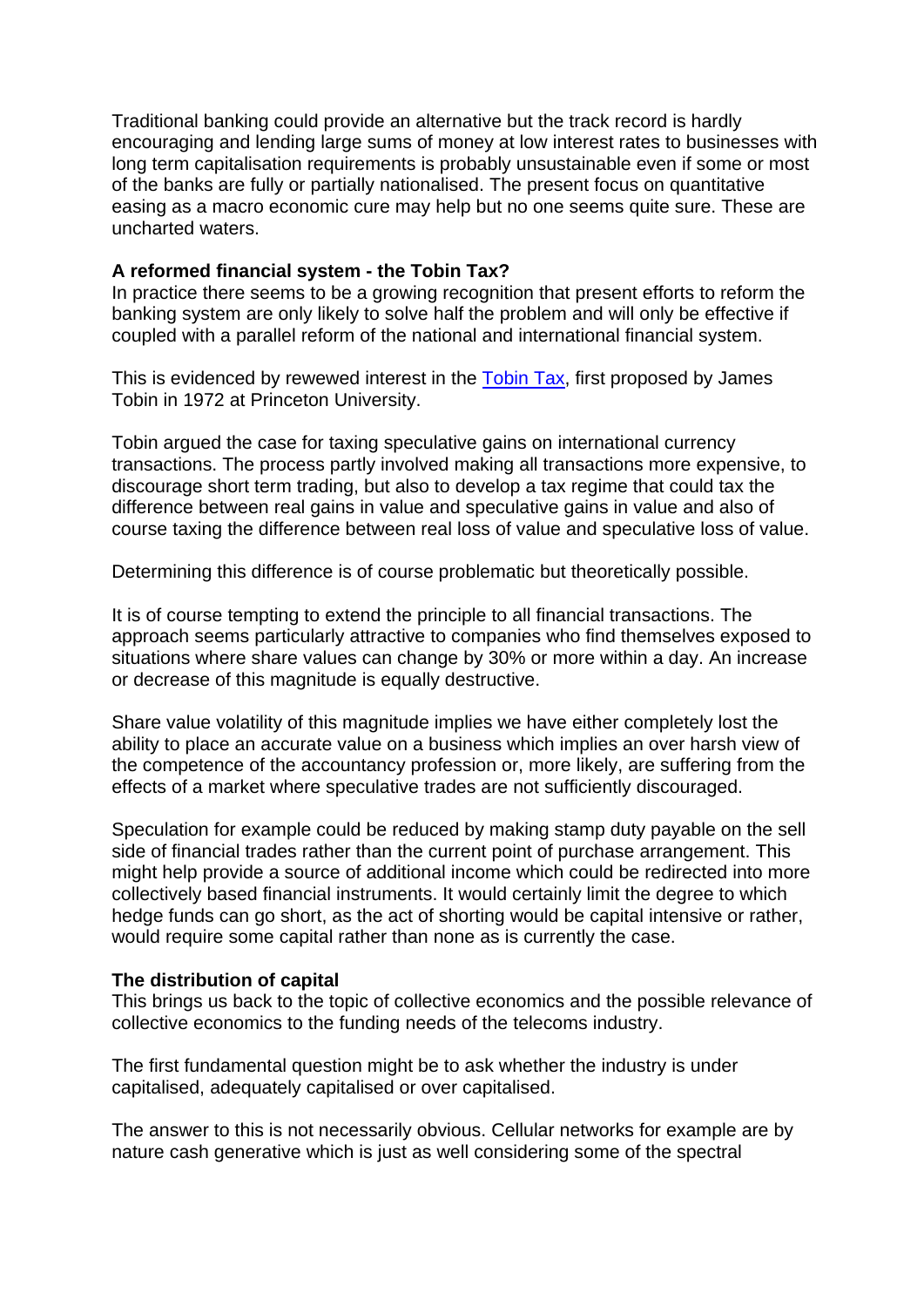obligations that have been incurred.

However it is not just the overall capitalisation of an industry that is important but the distribution of that capitalisation and related capital adequacy.

So for example it is interesting to compare the overall capitalisation ratios of operators with the capitalisation of hardware and infrastructure vendors and the capitalisation of component vendors.

These ratios are not static and change over time. Risk, the reverse transform of capital, moves up and down the value chain and can be influenced by relatively short term fluctuations in supply and demand.

For example in the late 1990,s there was fierce competition amongst infrastructure vendors for major infrastructure projects. One vendor, unsurprisingly not the strongest in terms of technology or experience, offered 300% financing - the network for free and twice as much again to help finance the loading of the network with new subscribers.

Unsurprisingly this business model proved to be unsustainable both in general and for the company concerned.

Similarly handset vendors and infrastructure vendors looked to their silicon suppliers to assume development risk and to provide capitalisation support.

One handset vendor for example owns the components in a cellular phone for less than an hour - the time it takes to move the components down the production line and into the warehouse.

This is standard and necessary practice and reflects the competitive pressures of a fast growth industry.

However problems occur when competition is artificially over stimulated at any point in the industry value chain and or industry growth slows or reverses.

In the telecoms industry, the combination of deregulation and an over aggressive spectral auction process had two largely unintended consequences.

The spectral auction process took over 100 billion dollars of capitalisation out of the industry.

Deregulation resulted in an over competitive market in service provision.

Unsurprisingly this business model has proved to be unsustainable but the lack of sustainability is perhaps less immediately obvious than you might expect.

This is because the capitalisation crisis has hit the component industry hardest. The effects of this are not immediately apparent within the industry in general. Cellular phones in the market today for example are the product of R and D investment made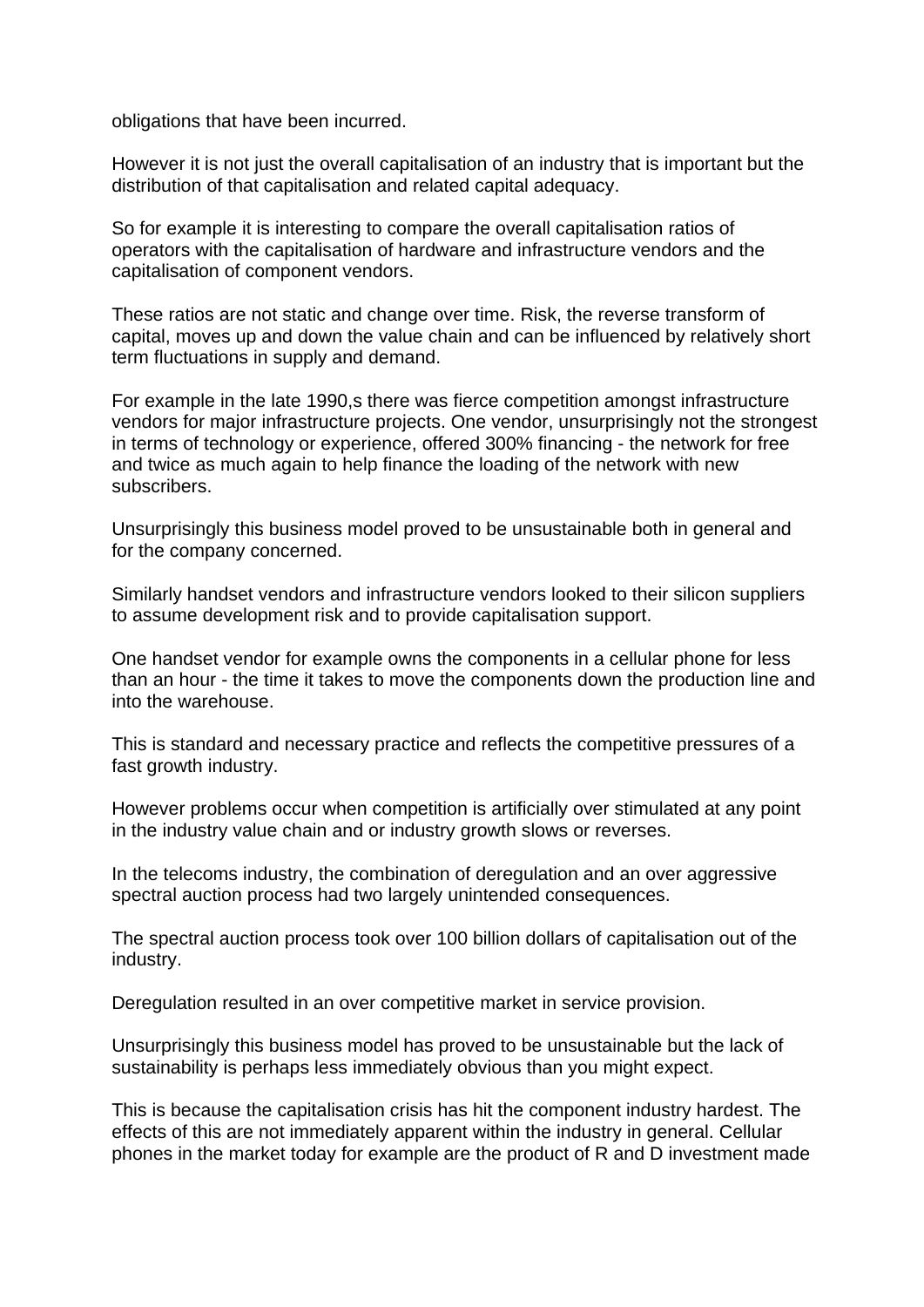two to three years ago.

However although the short term effects may seem relatively slight the longer term effects are potentially damaging.

Undercapitalisation of the component sector in the telecommunications industry will lead to a growing gap between user expectations and deliverable product and service quality.

This makes it increasingly hard for operators to realise value from existing and new spectral assets.

#### **The silver lining - a change in regulatory thinking**

But all is not lost - every cloud has several silver linings.

As we all know recession has a number of benefits, the roads are less crowded, we have more time to be nice to our neighbours.

Recession is at least having the effect of making regulators realise that radio spectrum is a liability rather than an asset and that having auction processes and regulatory processes that realise short term rather than long term value are self defeating.

So perhaps we can look forward to an era where governments develop policies that help support rather than destroy industrial efficiency.

#### **Governments and telecom industry capitalisation**

However [some semiconductor vendors](http://www.ft.com/cms/s/0/c9494e14-f475-11dd-8e76-0000779fd2ac.html) are also looking to governments to solve capitalisation needs.

Governments are not very good at this and previous interventions, the British motor car industry being an example, are not encouraging.

#### **Capital Transfer Networks as one solution**

This suggests that industry specific self help initiatives may have a role to play.

Given that many of us in the UK at least are now getting half a percent on cash in the bank, the time has to be right to reinvent industry bonds based on old fashioned but effective principles of collective common industry specific common interest.

In the UK this could be achieved by repurposing Knowledge Transfer Networks into Capital Transfer Networks. The Capital Transfer Networks would issue R and D investment bonds.

Only companies or individuals working or associated with a specific industry would be eligible to purchase these bonds.

The bonds would yield a dividend of let's say 5% and would have restrictions on short term redemption.